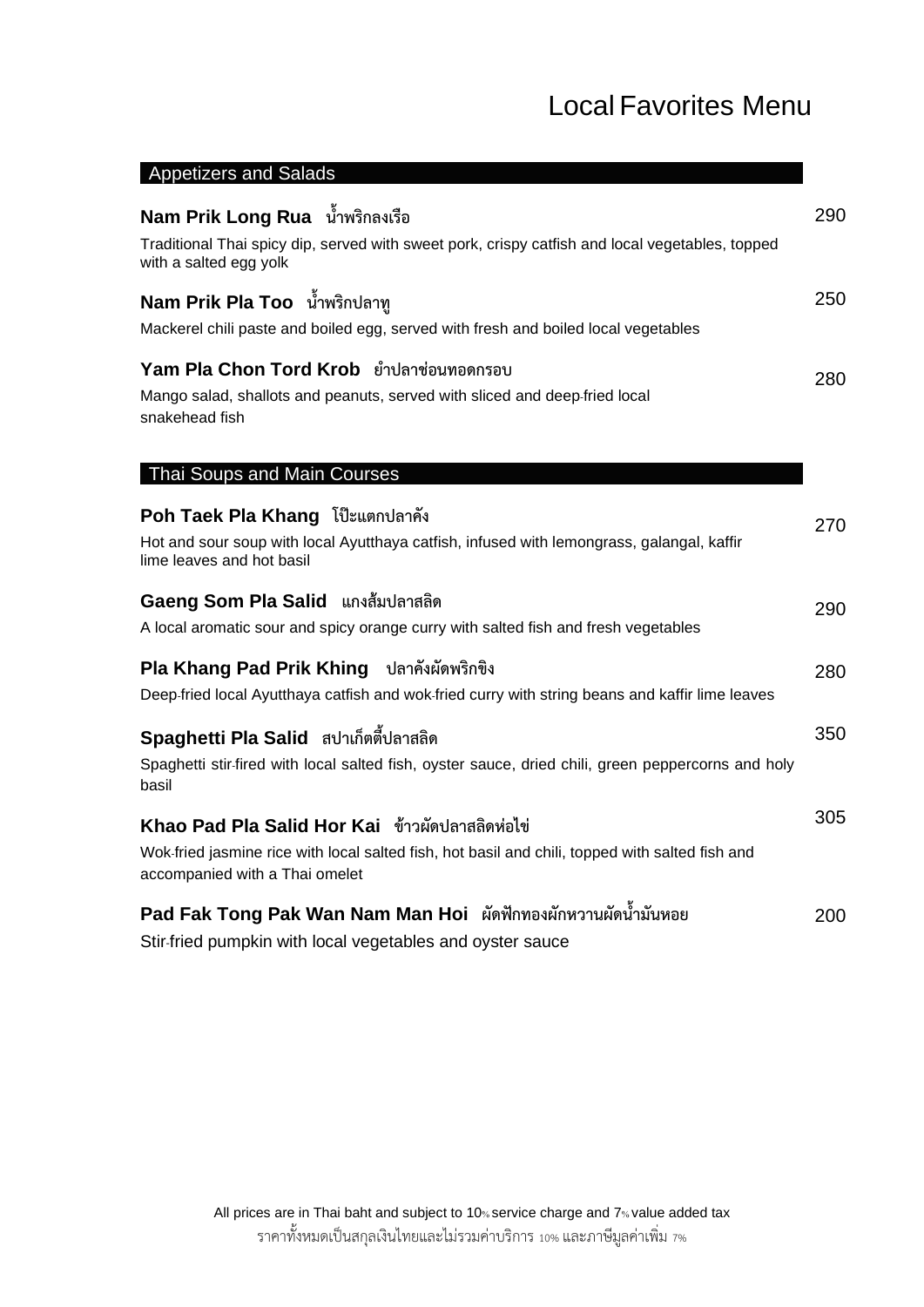| Soups                                                                                                                                                                         |     |
|-------------------------------------------------------------------------------------------------------------------------------------------------------------------------------|-----|
| Tom Yam Goong Meanam ต้มยำกุ้งแม่น้ำ<br>Hot and sour soup with locally caught Ayutthaya river prawns, water mushrooms lemongrass<br>and kaffir lime.                          | 390 |
| Tom Yam Talay ต้มยำทะเล<br>Hot and sour soup with white prawns, squid, New Zealand and sliced market fish, mushrooms<br>lemongrass and kaffir lime.                           | 370 |
| Tom Kha Nong Gai ตัมข่าน่องไก่<br>Poached chicken leg in bone a coconut broth infused with lemongrass, galangal and kaffir lime<br>leaf.                                      | 240 |
| Delicious appetizers                                                                                                                                                          |     |
| Yam Talay ยำทะเล<br>White prawns, squid, New Zealand mussels and sliced market fish tossed with Thai celery,<br>tomatoes, onions and drizzled with a chili and lime dressing. | 310 |
| Som Tum Gai Yang ส้มตำไก่ย่าง<br>Thai papaya salad with cashew nut, dried shrimp and topped with grilled chicken leg on the<br>bone.                                          | 310 |
| Tord Man Goong ทอดมันกุ้ง<br>Marinated river prawn and pork cake, served with plum dipping sauce                                                                              | 355 |
| Krathong Thong Laab Muu กระทงทองลาบหมู<br>Golden fried pastry shell filled minced pork, roasted rice, Thai shallots and mint, Chili lime<br>dressing.                         | 230 |
| Laab Ped ลาบเป็ด<br>Minced duck breast poached, tossed with mint, toasted rice, chili and lime dressing, served<br>with long beans and green cabbage.                         | 240 |
| Sa-tay Ruam สะเต๊ะรวม<br>Yellow curry marinated and char-grilled skewers of chicken and pork with cucumber relish and<br>roasted peanut sauce                                 | 265 |
| Kor Moo Yang Jim Jeaw  คอหมูย่าง<br>Marinated and char-grilled pork neck served with smoked chili dipping sauce.                                                              | 340 |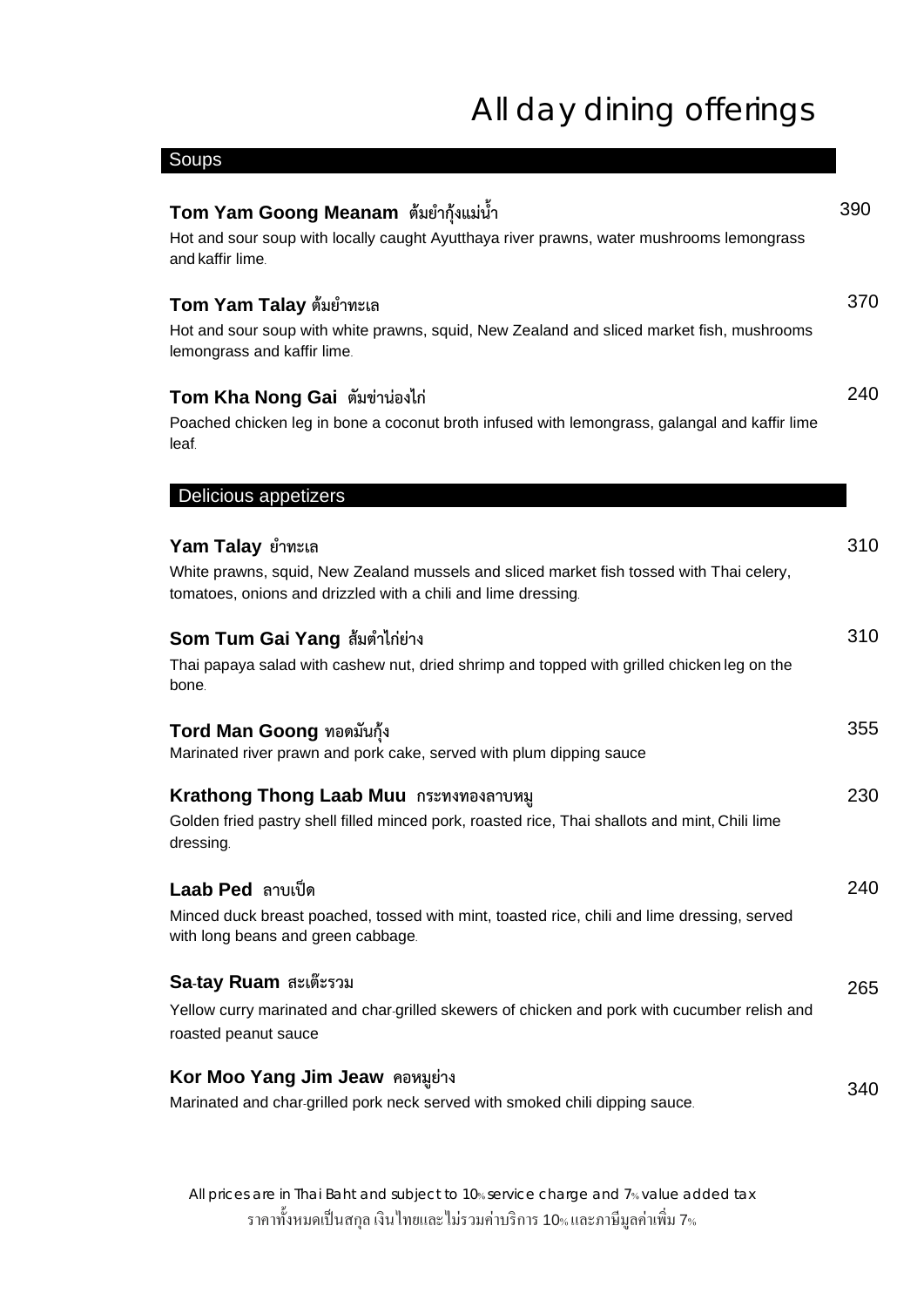#### Our Daily Market Seafood

| *Our daily fresh seafood is determined by what is available at the market                                                                                                                                                                                                      |     |
|--------------------------------------------------------------------------------------------------------------------------------------------------------------------------------------------------------------------------------------------------------------------------------|-----|
| Please select any of the below market seafood items for your enjoyment                                                                                                                                                                                                         |     |
| Char-Grilled Sea-Bass ปลากะพงห่อใบตองย่าง<br>Whole fish on the bone, cooked Thai style, brushed with lemongrass, chili and ginger<br>wrapped in banana leaf and char-grilled Served with North Eastern smoked chili and<br>tamarind sauce, spicy chili and lime dipping sauce. | 730 |
| Pla Ka Pong Thod Nam Pla ปลากะพงทอดน้ำปลา<br>Deep fried whole fish with Thai Fish Sauce.                                                                                                                                                                                       | 730 |
| Goong Mae Nam Sauce Makham กุ้งแม่น้ำซอสมะขาม<br>Locally caught Ayutthaya river prawns golden fried in crispy batter and served with tamarind<br>sauce, fried shallot and dried chili.                                                                                         | 900 |
| Goong Mae Nam Sam Rod กุ้งแม่น้ำสามรส<br>Locally caught Ayutthaya river prawns golden fried in crispy batter and served with<br>caramelized garlic and chili, sautéed onions peppers and coriander leaves.                                                                     | 900 |
| Poo Nim Tod Katiem ปูนิ่มทอดกระเทียม<br>Deep-fried soft shell crab with garlic and oyster sauce.                                                                                                                                                                               | 365 |
| Poo Nim Phad Pong Karee ปูนิ่มผัดผงกะหรื่<br>Stir-fried soft shell crab with yellow curry powder, white onions, coconut milk and Chinese<br>celery.                                                                                                                            | 365 |
| Curries, stir-fries, rice, noodles and mains                                                                                                                                                                                                                                   |     |
| Pad Cha Nong Pet Krob ผัดฉ่าน่องเป็ดกรอบ<br>Slow roasted local Thai duck leg with wok fried green peppercorns, holy basil, wild ginger, chili<br>and crispy garlic.                                                                                                            | 360 |
| Pad Hoy Shell Nor Mai Farang หอยเชลล์ผัดหน่อไม้ฝรั่ง<br>Succulent sea scallops stir-fried with green asparagus and shitake mushrooms.                                                                                                                                          | 500 |
| Pad Krapraw Muu Big Plate ผัดกะเพราหมู (จานใหญ่)<br>Minced pork loin, stir-fried with hot basil, oyster sauce and Thai chili.                                                                                                                                                  | 265 |
| Pad Krapraw Talay Big Plate ผัดกะเพราทะเล (จานใหญ่)<br>Stir-fried white prawns, squid, New Zealand mussels and local market fish with hot basil,<br>oyster sauce and Thai chili.                                                                                               | 310 |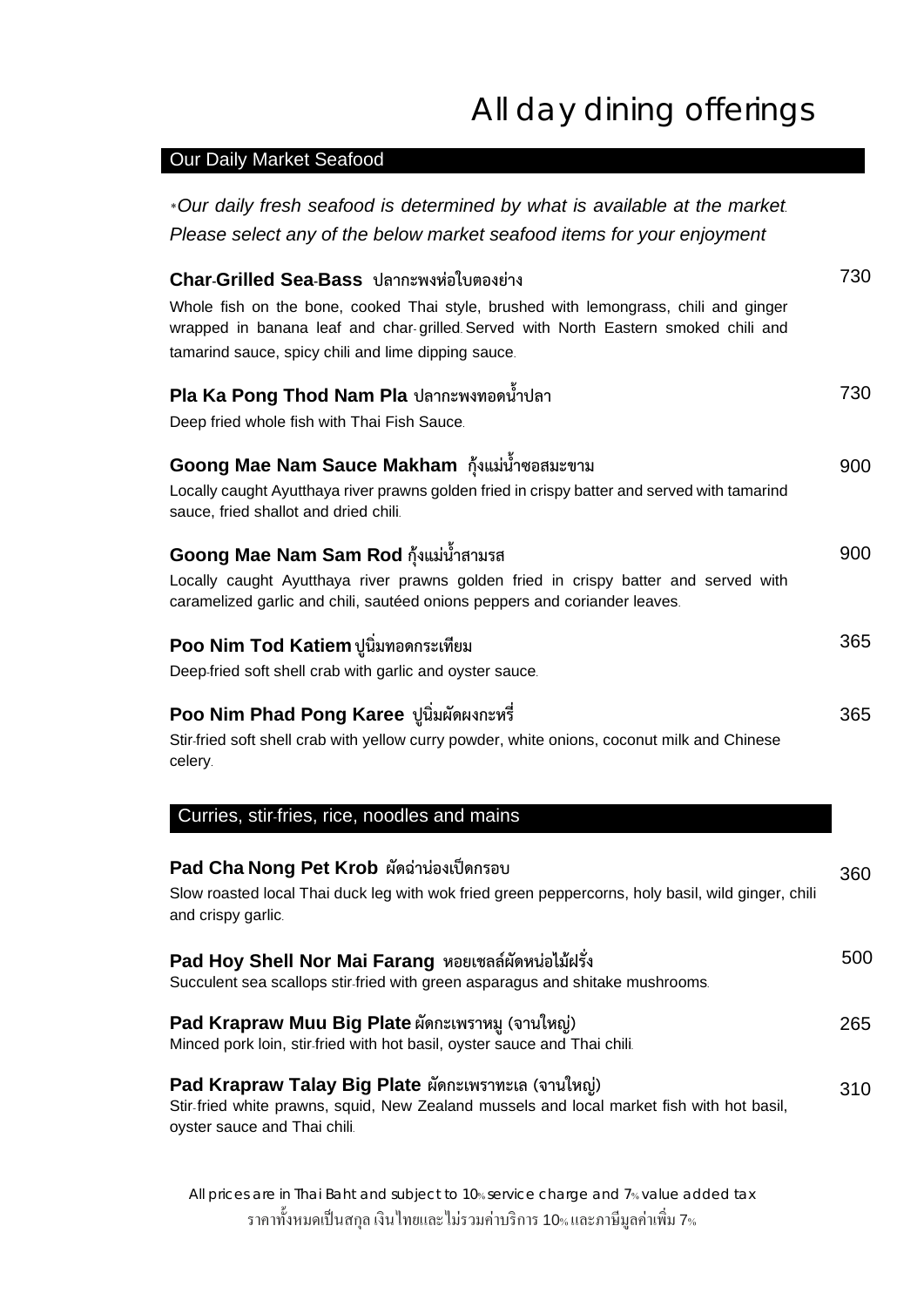| Chu Chee Talay Ruam ฉู่ฉี่ทะเลรวม<br>Aromatic dry red chili curry with mixed seafood, drizzled with coconut cream and garnished<br>with kaffir lime leaves.                                   | 490 |
|-----------------------------------------------------------------------------------------------------------------------------------------------------------------------------------------------|-----|
| Mussaman Nuea มัสมั่นเนื้อ<br>A mildly spiced curry of slow braised Australian beef cheek with sweet potato, shallots,<br>roasted peanuts and a rich aromatic sauce.                          | 370 |
| Gaeng Phed Nong Pet Krob แกงเผ็ดน่องเป็ดกรอบ<br>Slow roasted crispy Thai duck leg, on top of a coconut red curry sauce with lychees,<br>tomatoes sweet basil and chili.                       | 295 |
| Gaeng Kiew Waan Nong Gai แกงเขียวหวานน่องไก่<br>Poached chicken bone in leg and green coconut curry with pea eggplants kaffir lime and sweet<br>basil.                                        | 265 |
| Gai Pad Med Mamuang Himaphan ไก่ผัดเม็ดมะม่วงหิมพานต์<br>Crispy chicken breast wok fried with bell peppers, onions, cashew nuts and Chinese rice wine,<br>topped with spring onion scallions. | 265 |
| Nuea Pad Nam Man Hoi เนื้อผัดน้ำมันหอย<br>Wok-fried Argentinian sirloin beef, sliced and tossed with bell peppers, organic onions and oyster<br>sauce                                         | 420 |
| Pad Yod Mara Wan ผัดยอดมะระหวาน<br>Stir fried chayote with mushroom and oyster sauce.                                                                                                         | 200 |
| <b>Sides</b>                                                                                                                                                                                  |     |

| Jasmine or brown rice<br>ข้าวหอมมะลิ หรือ ข้าวกล้อง | 45  | Garden salad<br>สลัดผัก                                  | 90  |
|-----------------------------------------------------|-----|----------------------------------------------------------|-----|
| Stir fried mixed vegetable<br>ผัดผักรวม             | 55  | <b>French fries</b><br>เฟรนช์ฟรายส์                      | 150 |
| <b>Garlic bread</b><br>ขนมปังกระเทียม               | 160 | Pad Pak Bung Fai Dang<br>ผัดผักบุ้งไฟแดง                 | 190 |
| Mixed nut<br>ถั่วรวม                                | 130 | Extra meat (pork, chicken)<br>เพิ่มเนื้อสัตว์ (หมู, ไก่) | 80  |
| Bread 2 pcs<br>ขนมปังปิ้ง                           | 60  | Extra seafood<br>เพิ่มอาหารทะเล                          | 180 |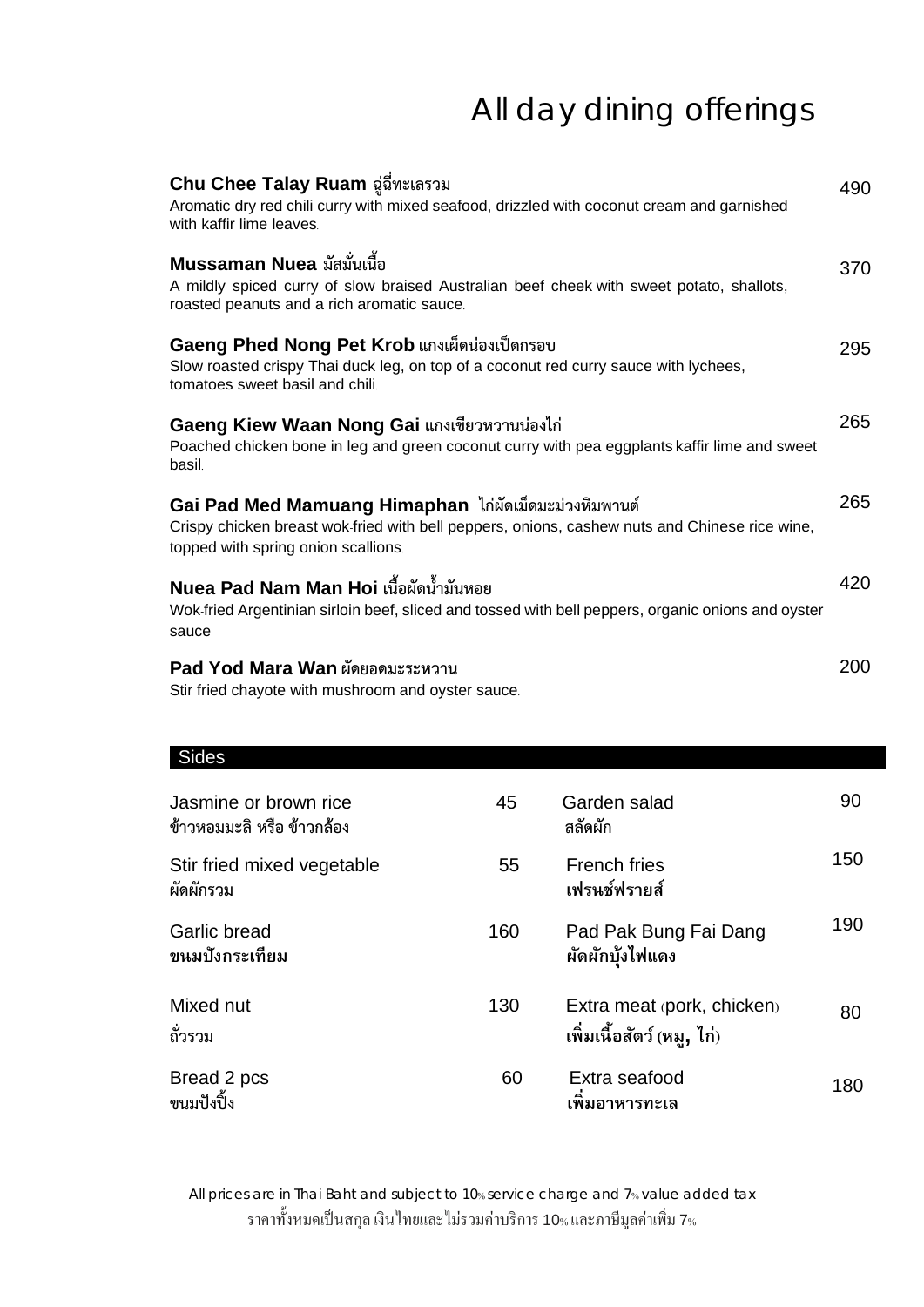#### Goong Maenam Ayutthaya

| Yam Tua Phu Goong Maenam ยำถั่วพลูกุ้งแม่น้ำ                                                       | 1,590 |
|----------------------------------------------------------------------------------------------------|-------|
| Wing beans - poached chicken breast - roasted peanuts - chili paste and coconut milk<br>boiled egg |       |
| Yam Som O Goong Maenam ยำส้มโอกุ้งแม่น้ำ                                                           | 1,590 |
| Pomelo - sweetcorn - crispy Thai shallots - toasted coconut - plum sugar dressing                  |       |
| Pad Thai Goong Maenam ผัดไทกุ้งแม่น้ำ                                                              | 1,590 |
| Rice noodle - roasted bean curd - beansprouts - Chinese chives - peanut - tamarind sauce           |       |
| Rad Na Goong Maenam ราดหน้ากุ้งแม่น้ำ                                                              | 1,590 |
| Rice noodle - chayote - Thai style sauce                                                           |       |
| Khao Pad Goong Maenam ข้าวผัดกุ้งแม่น้ำ                                                            | 1,590 |
| Jasmine rice - spring onion - fried egg                                                            |       |
| Goong Maenam Ob Cheese กุ้งแม่น้ำอบชีส                                                             | 1,490 |
|                                                                                                    |       |

Grilled river prawn - mozzarella cheese - garlic - parsley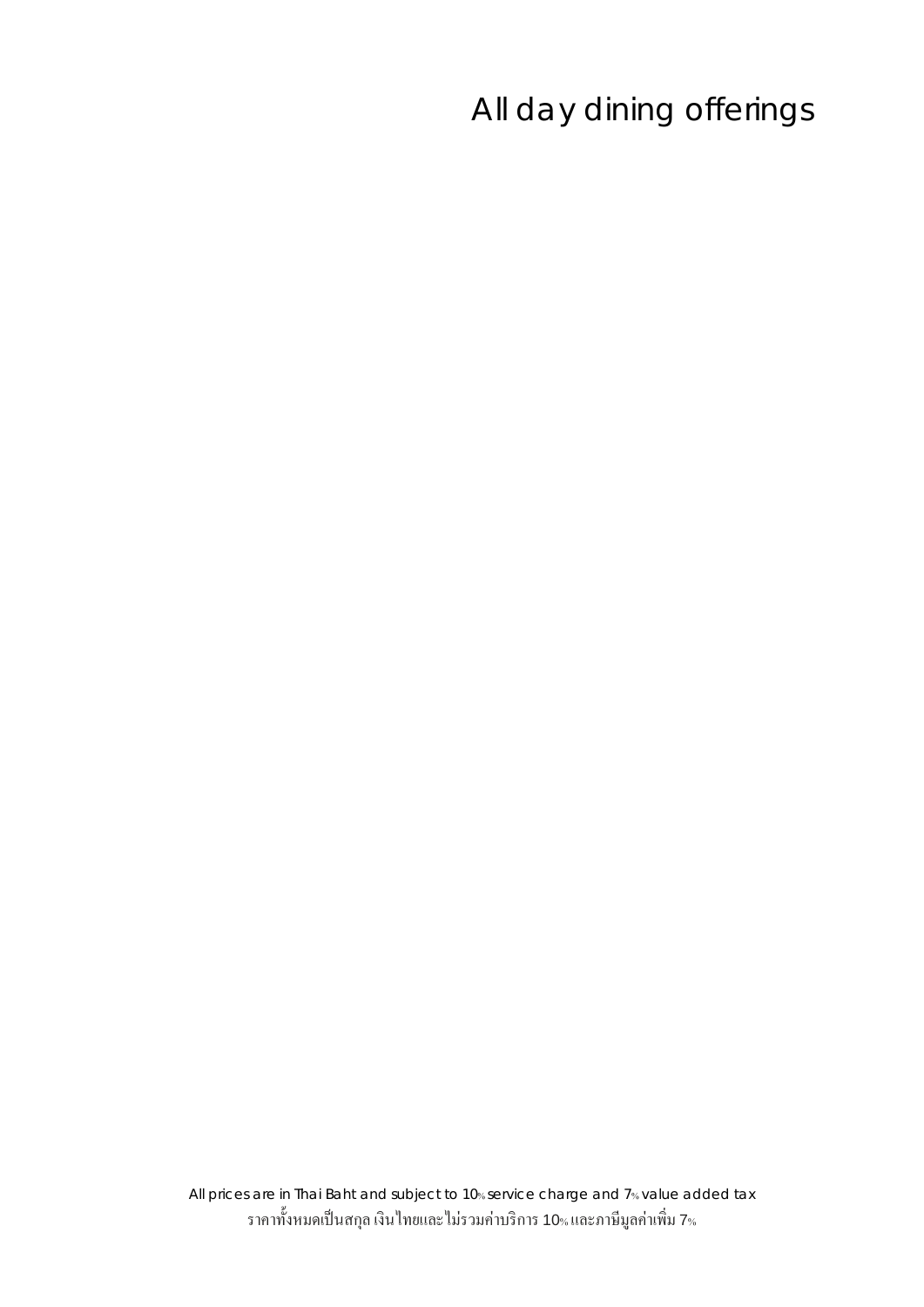# Western all day dining offerings

| Soups                                                                                                          |     |
|----------------------------------------------------------------------------------------------------------------|-----|
| Roasted Pumpkin Soup ซุปฟักทอง                                                                                 |     |
| Organic pumpkin roasted with Thai herbs, seared scallop and served with garlic bread.                          |     |
| Mushroom soup ซุปเห็ด                                                                                          | 360 |
| A blend of mixed mushrooms with seared Ayutthaya river prawn and garlic bread.                                 |     |
| Salad, Delicious appetizers                                                                                    |     |
| Classic Caesar add char-grilled Thai marinated chicken Salad ซีซาร์สลัดไก่                                     | 330 |
| With Romaine leaves, parmesan croutons, anchovy dressing, crispy bacon and marinated<br>chicken breast on top. |     |
| Smoked Salmon and Caper Salad สลัดแซลมอนรมควันกับเคเปอร์                                                       | 385 |
| Imported smoked salmon with capers, cucumber, tomato cherry, red onion, crisp lettuce and<br>lime vinaigrette. |     |
| <b>Mains</b>                                                                                                   |     |
| 250g Char-grilled Australian Rib Eye Steak สเต็กเนื้อออสเตรเลีย                                                |     |
| Served with herb roasted potatoes, tomato, red onion, baby carrot, snow pea and<br>nam jim jaew.               |     |
| Herb Roasted Salmon สเต็กปลาแซลมอน                                                                             |     |
| Tasmanian salmon fillet pan roasted with fresh herbs, sautéed potatoes, asparagus                              |     |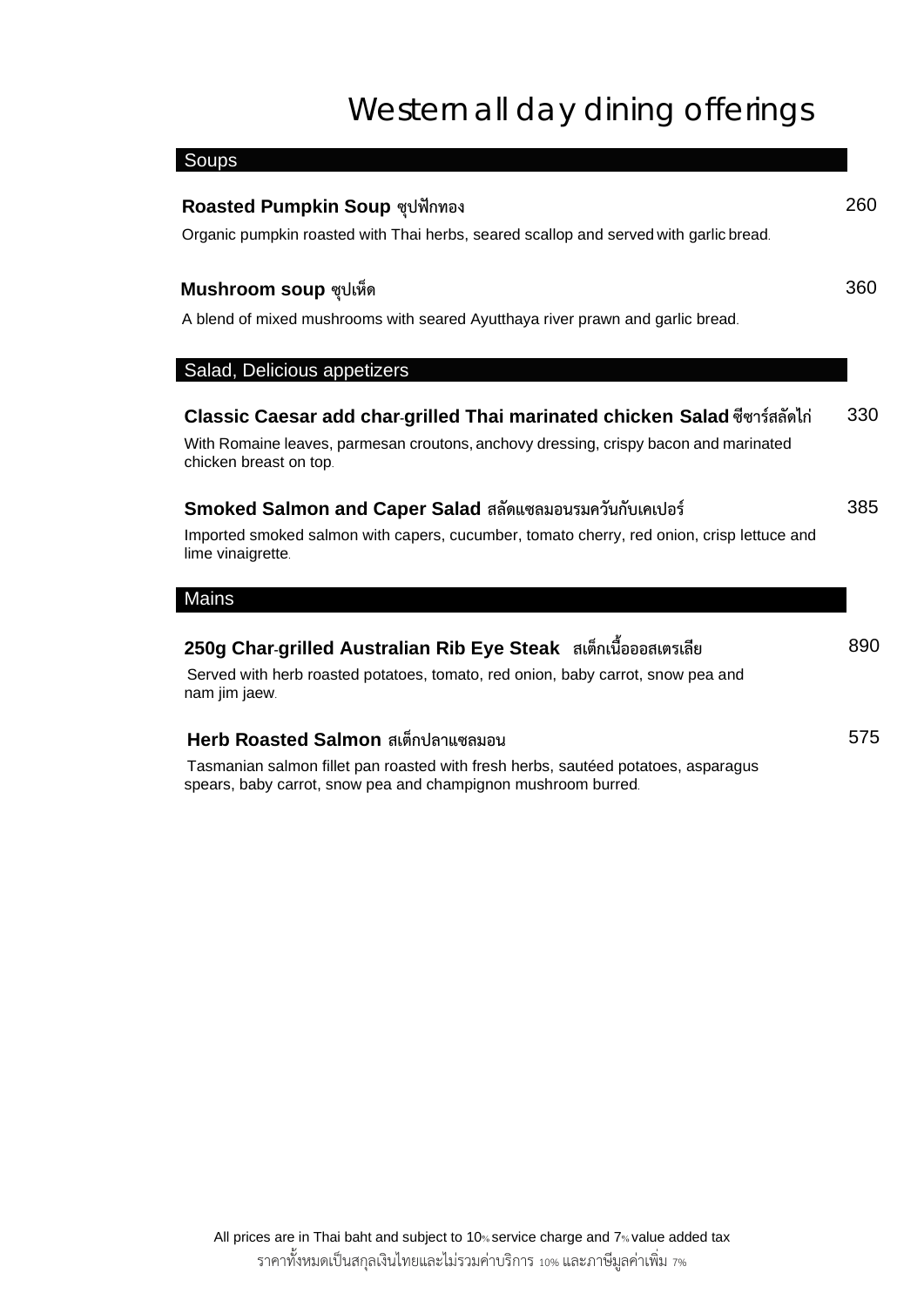# Western all day dining offerings

#### Pasta

#### *With your choice of spaghetti, penne or gnocchi*

| Truffle ทรัฟเฟิล                                                                                                                                        | 490 |
|---------------------------------------------------------------------------------------------------------------------------------------------------------|-----|
| Tossed with a dollop of mascarpone, fresh herbs and slices of truffle.                                                                                  |     |
| Carbonara คาโบนาร่า                                                                                                                                     | 375 |
| Tossed with roasted bacon, Parmigiana, whipped egg yolk and cream topped with poached<br>egg and crispy bacon.                                          |     |
| Parmesan Pesto เพสโต้                                                                                                                                   | 360 |
| Tossed with cherry tomatoes, shaved parmesan, garlic, pecorino cheese, sea salt black pepper<br>and extra virgin olive oil.                             |     |
| Arrabiata อาราเบียตต้า                                                                                                                                  | 285 |
| Tossed with slow roast tomatoes, sun dried tomatoes, chili organic Thai basil and freshly<br>shaved parmesan.                                           |     |
| Medley of Seafood เมดเล่ซีฟู้ด                                                                                                                          | 370 |
| A combination of freshly mixed seafood consisting of mussels, prawns, squid and fish tossed in<br>a creamy white wine, parmesan and herb creamed sauce. |     |
| Pad Kee Mao ผัดขี้เมาทะเล                                                                                                                               | 370 |
| Stir-fried fresh seafood, oyster sauce, chili, green peppercorns and holy basil.                                                                        |     |
| Smoked Salmon & Green Asparagus แซลมอนรมควันกับหน่อไม้ฝรั่ง                                                                                             | 390 |
| Tossed with chili, garlic cold press olive oil and topped with parmesan.                                                                                |     |
| <b>Bolognaise</b> โบโลเนส                                                                                                                               | 360 |
| Traditional recipe from Bologna, made with homemade beef ragu sauce and topped with<br>parmesan.                                                        |     |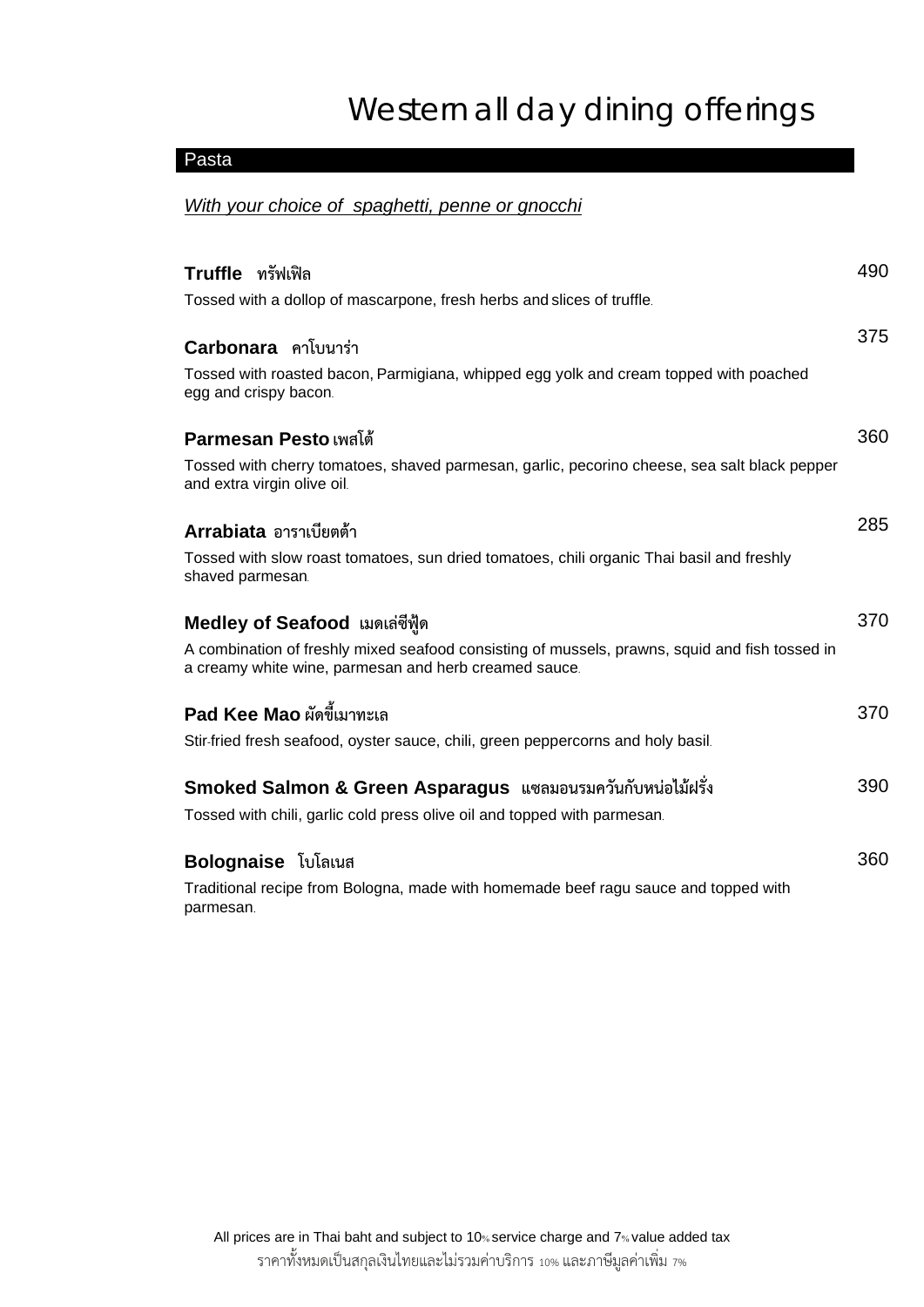### Vegetarian Menu

| <b>Appolizers and Udidus</b>                                                                                                                                               |     |
|----------------------------------------------------------------------------------------------------------------------------------------------------------------------------|-----|
| Por Pia Tord ปอเปี๊ยะทอด<br>Crispy spring roll filled with glass noodles, jelly mushrooms and local vegetables, served with<br>plum dipping sauce                          | 210 |
| Tord Man Khao Pod Kub Tao Hoo Tord ทอดมันข้าวโพดกับเต้าหู้ทอด<br>Deep fried golden sweetcorn fritters and bean curd, served with roasted peanuts and plum<br>dipping sauce | 210 |
| Larb Hed ลาบเห็ด<br>Fresh mixed mushroom salad with crisp local vegetables and chili & lime dressing                                                                       | 230 |
| Thai Soups and Main Courses                                                                                                                                                |     |
| Tom Kha Hed ต้มข่าเห็ด<br>Fresh mushrooms in a coconut broth infused with lemongrass, kaffir lime leaves, chili, galangal<br>and white cabbage                             | 210 |
| Gaeng Jued Tao Hoo Sarai แกงจืดเต้าหู้สาหร่าย<br>Seaweed soup with egg, bean curd, black jelly mushrooms and local vegetables                                              | 200 |
| Gaeng Kiew Waan Fak Tong Kub Tao Hoo แกงเขียวหวานฟักทองกับเต้าหู้<br>Green coconut curry with pumpkin, bean curd, kaffir lime, chili and sweet basil                       | 230 |
| Pad Krapraw Pak Ruam ผัดกะเพราผักรวม                                                                                                                                       | 260 |

Stir-fried mixed vegetables, chili and garlic with hot basil leaves

Appetizers and Salads